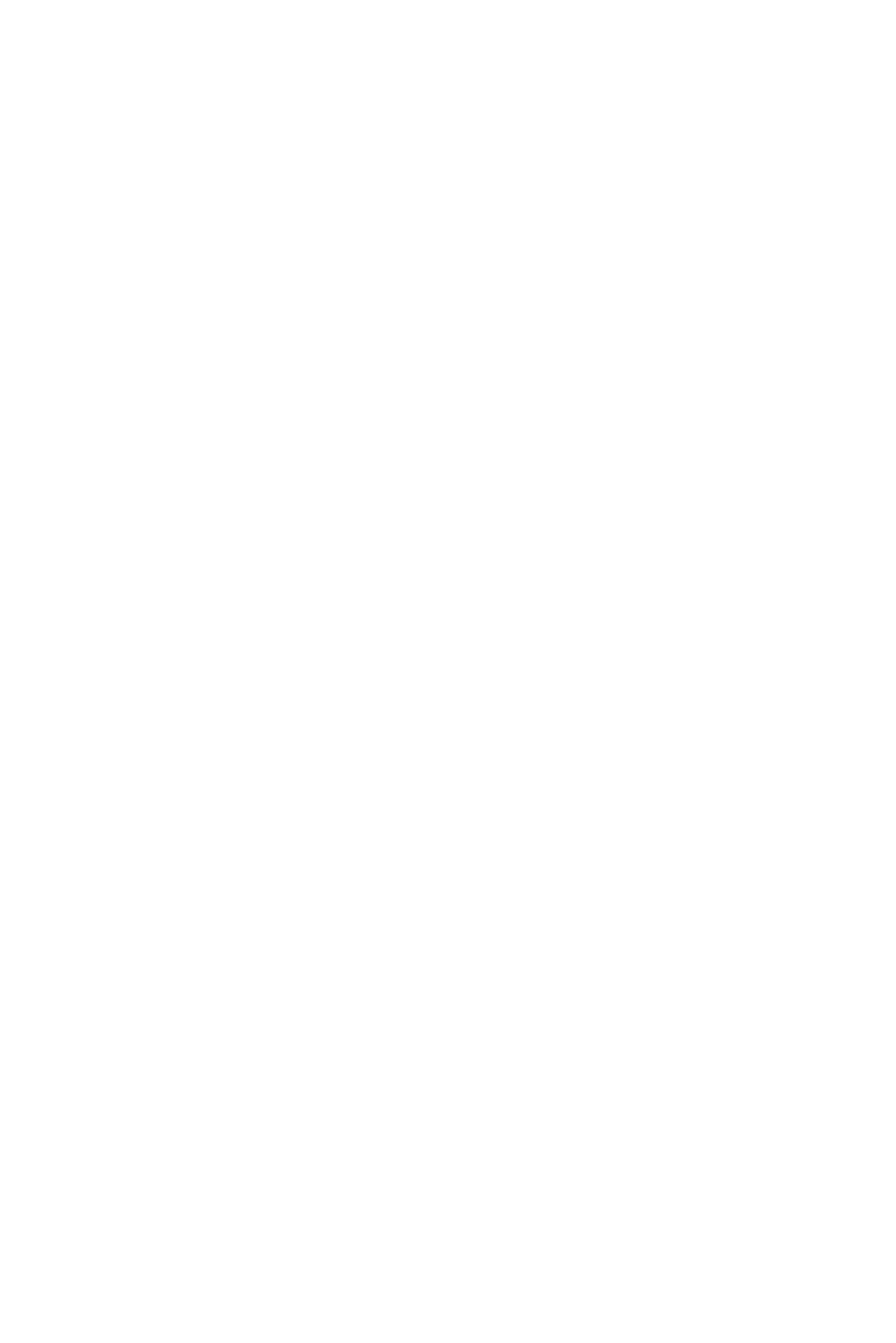

*Comparative Legilinguistics vol. 37/2019 DOI:http://dx.doi.org/10.14746/cl.2019.37.5*

## **Preface**

## **Cross-cutting methodological issues in legal translation**

This special issue is the first of two volumes of *Comparative Legilinguistics* devoted to legal translation. They include research presented at the 2018 Transius International Conference on Legal and Institutional Translation at the University of Geneva's Faculty of Translation and Interpreting.

The four articles gathered in this first volume cover a selection of key aspects of legal translation, with an emphasis on specialized methodology and competence, including comparative legal analysis for translation, the impact of legal thematic knowledge on translators' performance, and the differences between machine translation output and human translation in this field. These studies refer to a wide variety of language combinations (French-English, English-French, Norwegian-German, English-Hungarian and Italian-German), and exemplify common methodological challenges in the quest for quality in legal translation.

The first two articles address comparative law for translation. In line with the multilingual nature of the Transius Conference and this journal, they are written in two different languages, French and German, respectively. In the first paper, "L'analyse jurilinguistique en traduction, exercice de droit comparé. Traduire la lettre ou «l'esprit des lois»? Le cas du Code Napoléon", Jean-Claude GÉMAR (Universities of Montreal and Geneva) describes his approach to examining the spirit and the letter of the laws through comparative legal linguistic analysis for translation. He provides insightful examples of transfer strategies in the translations of several civil codes derived from the Napoleonic Code, e.g. early translations of this Code into English for informative purposes, the source-oriented rendering of Quebec's Civil Code for the English-speaking minority of this Canadian province, and the more recent translation of the Civil Code of Louisiana into French characterized by the double influence of continental and common law.

Ingrid SIMONNÆS (Norwegian School of Economics, NHH) also highlights the pivotal role of comparative law